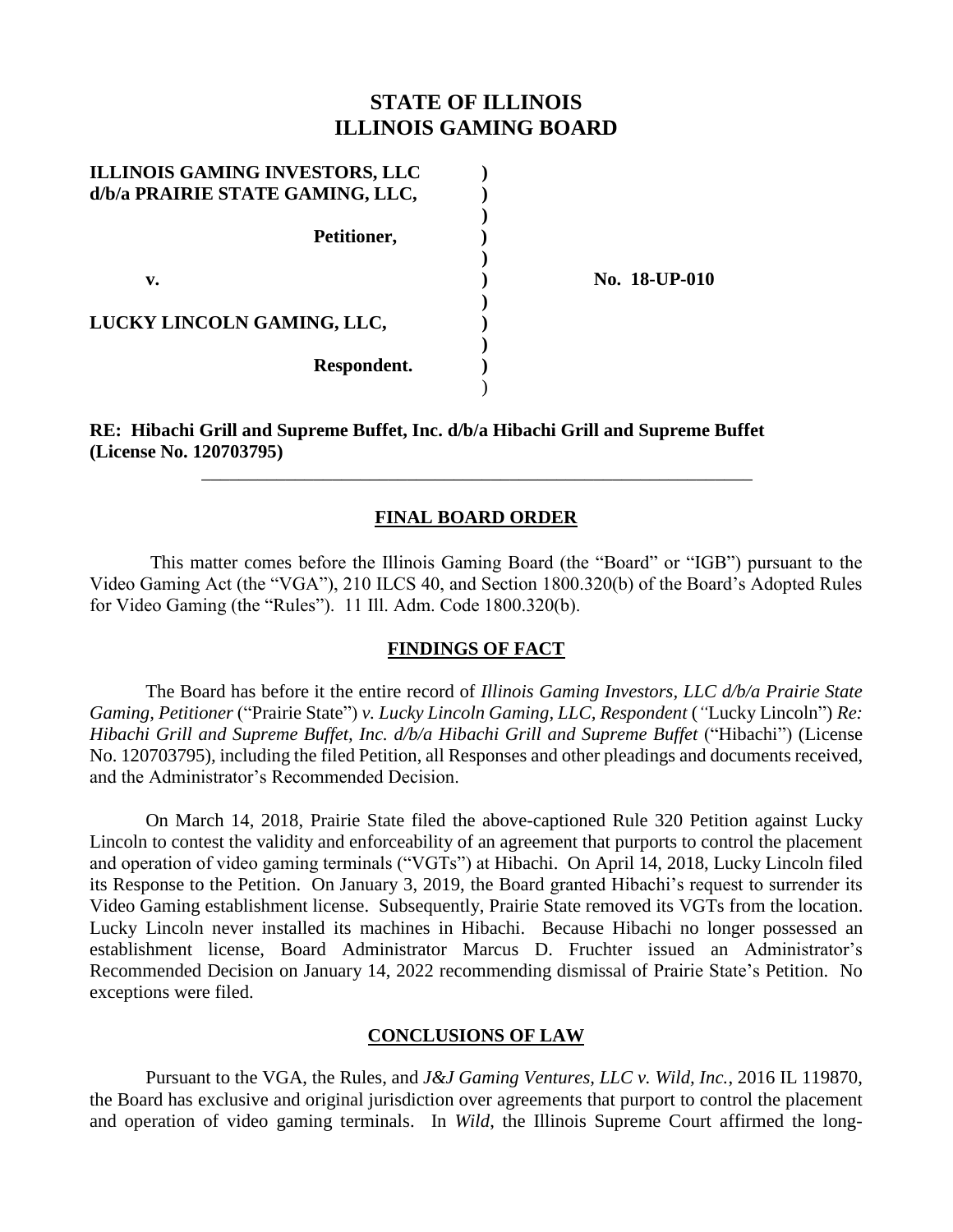established rule that there is no common law right to profit from gambling. *Wild* at ¶ 32. The Court further held that the VGA's legalization of video gaming is an exception to the general prohibition on gambling, that video gaming is allowed only as authorized by the VGA and the Rules, and that by "legalizing the use of video gaming terminals for commercial gambling purposes, the legislature enacted a comprehensive statutory scheme, creating rights and duties that have no counterpart in common law or equity." *Wild* at ¶ 32.

The Board may take notice of public documents it maintains. *May Department Stores Co. v. Teamsters Union Local No. 743*, 64 Ill.2d 153, 159 (1976); *First State Bank v. Leffleman*, 167 Ill. App. 3d 362, 367 (2nd. Dist. 1988). In considering this Petition, the Board recognizes that Hibachi no longer has a Video Gaming license. This determination is sufficient for the Board to conclude this matter under Rule 320. *See*, *Doxsie v. Ill. Gaming Bd*., 2021 IL App (1st) 191875, at ¶ 17 (affirming the Board's authority to interpret and administer the Rules).

Therefore, after careful review and consideration of the entire record, the Board hereby:

- (1) Adopts the Administrator's Recommended Decision to the extent it recommends granting the withdrawal and concluding the Petition;
- (2) Dismisses Prairie State's Petition;
- (3) Makes no findings of fact or conclusions of law on the merits of Prairie State's Petition; and
- (4) Closes this Petition.

This is a Final Order subject to judicial review under the Administrative Review Law pursuant to 230 ILCS 10/17.1. The Rules of the Illinois Gaming Board do not permit motions or requests for reconsideration of this Order.

## **VOTED THIS THE TWENTY-EIGHTH DAY OF APRIL 2022**



Charles Schmadeke, Chairman Dionne R. Hayden



Anthony Garcia Marc E. Bell

 $\overline{\phantom{a}}$  , and the contribution of the contribution of  $\overline{\phantom{a}}$  , and the contribution of  $\overline{\phantom{a}}$  , and  $\overline{\phantom{a}}$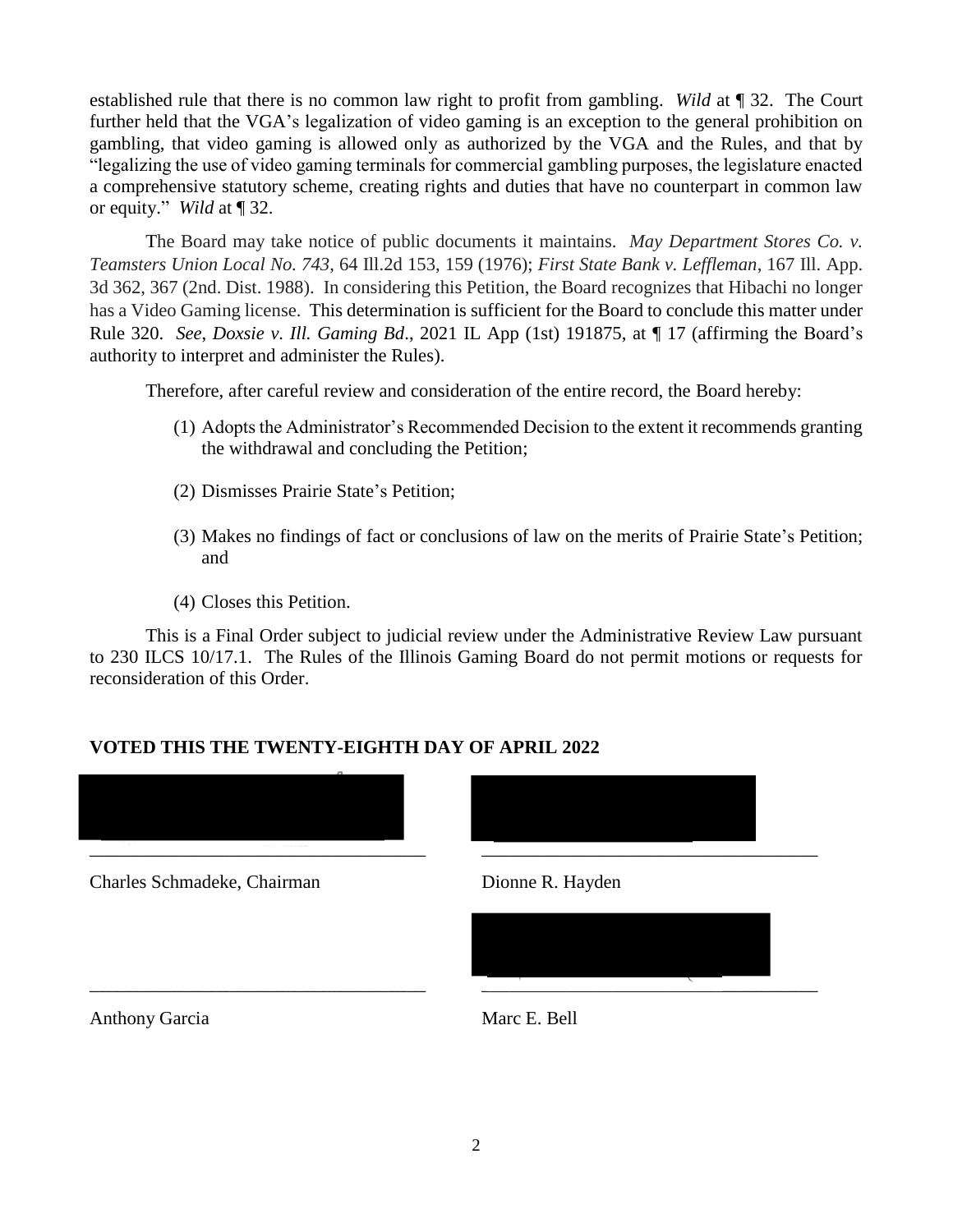# **STATE OF ILLINOIS ILLINOIS GAMING BOARD**

| <b>ILLINOIS GAMING INVESTORS, LLC</b><br>d/b/a PRAIRIE STATE GAMING, LLC, |  |
|---------------------------------------------------------------------------|--|
| Petitioner,                                                               |  |
| v.                                                                        |  |
| LUCKY LINCOLN GAMING, LLC,                                                |  |
| Respondent.                                                               |  |

**No. 18-UP-010** 

**RE: Hibachi Grill and Supreme Buffet, Inc. d/b/a Hibachi Grill and Supreme Buffet (License No. 120703795)** 

 $\_$  , and the contribution of the contribution of the contribution of the contribution of  $\mathcal{L}_\text{max}$ 

#### **ADMINISTRATOR'S RECOMMENDED DECISION**

This dispute comes before the Illinois Gaming Board (the "Board" or "IGB") under Section 1800.320(b) of the Board's Adopted Rules (the "Rules"). 11 Ill. Adm. Code 1800.320(b). This Recommendation issues under Rule 320(b)(6). 11 Ill. Adm. Code 1800.320(b)(6).

On March 14, 2018, Petitioner Illinois Gaming Investors, LLC d/b/a Prairie State Gaming, LLC ("Prairie State) filed its petition asking the Board to: (1) find that Prairie State's December 1, 2012 Use Agreement ("UA") with Hibachi Grill and Supreme Buffet, Inc. d/b/a Hibachi Grill and Supreme Buffet ("Hibachi Grill") remained valid for the placement and operation of video gaming terminals ("VGTs"); (2) find that Lucky Lincoln Gaming, LLC's ("Lucky Lincoln") UA with Hibachi Grill was invalid and unenforceable; and (3) find that Lucky Lincoln procured its UA with Hibachi Grill through improper inducements. On January 3, 2019, the Board granted Hibachi Grill's request to surrender its Video Gaming establishment license. Subsequently, Prairie State removed its VGTs from Hibachi Grill. Lucky Lincoln never installed its VGTs at Hibachi Grill.